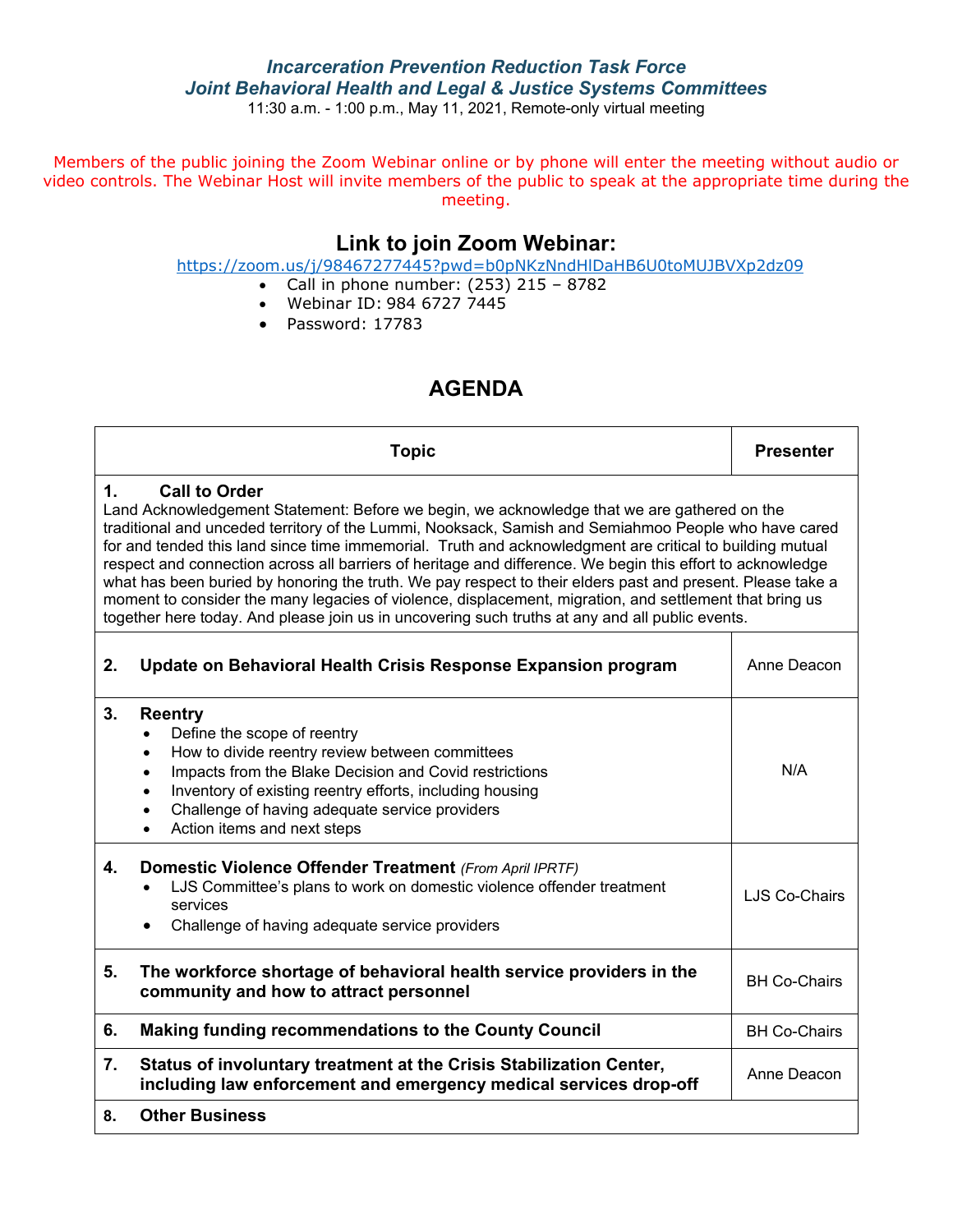### *Incarceration Prevention Reduction Task Force Joint Behavioral Health and Legal & Justice Systems Committees*

11:30 a.m. - 1:00 p.m., May 11, 2021, Remote-only virtual meeting

#### **9. Public Comment**

- 1. If you would like to speak, virtually "raise your hand."
	- a. Online: select the Raise Hand icon
	- b. Phone: Press \*9
- 2. When called upon to speak, unmute your microphone. Inform the Webinar Host if you would like to enable your video during your comments.
- 3. Please state your full name for the record.
- 4. Staff will disable your microphone when you are done speaking.

#### **10. Adjourn**

### **UPCOMING MEETINGS:**

| At this time, all meetings are held via remote-only virtual Zoom webinar |                                                                   |                                                                                                          |                                                                                             |                                                                         |                                                                     |  |  |  |
|--------------------------------------------------------------------------|-------------------------------------------------------------------|----------------------------------------------------------------------------------------------------------|---------------------------------------------------------------------------------------------|-------------------------------------------------------------------------|---------------------------------------------------------------------|--|--|--|
| <b>IPR TASK FORCE</b>                                                    | <b>COMMITTEES</b>                                                 |                                                                                                          |                                                                                             |                                                                         |                                                                     |  |  |  |
| Monthly on<br>various Mondays<br>9-11 AM                                 | <b>BEHAVIORAL HEALTH</b><br>Monthly, 3rd Tuesday<br>9:00-10:30 AM | <b>LEGAL &amp; JUSTICE</b><br><b>SYSTEMS</b><br>Monthly, 2 <sup>nd</sup> Tuesday<br>11:30 AM $-$ 1:00 PM | <b>CRISIS STABILIZATION</b><br><b>FACILITY</b><br>Bi-monthly, 3rd Thursday<br>9:30-11:00 AM | <b>INDEX</b><br>Bi-monthly, 1 <sup>st</sup><br>Thursday<br>1:30-3:00 PM | <b>STEERING</b><br>Various Thursdays<br>11:00 AM-12:30<br><b>PM</b> |  |  |  |
| May 17<br>June 14<br>July 19<br>August 16                                | June 15<br>July 20<br>August 17                                   | June 8<br>July 13<br>August 10                                                                           | May 20<br>July 15<br>September 16                                                           | May 6<br>July 1<br>September 2                                          | June 3<br>July 8<br>August 5                                        |  |  |  |

**The most up-to-date meeting schedule can be found online at: [http://wa-whatcomcounty.civicplus.com/calendar.aspx?CID=40,](http://wa-whatcomcounty.civicplus.com/calendar.aspx?CID=40)**